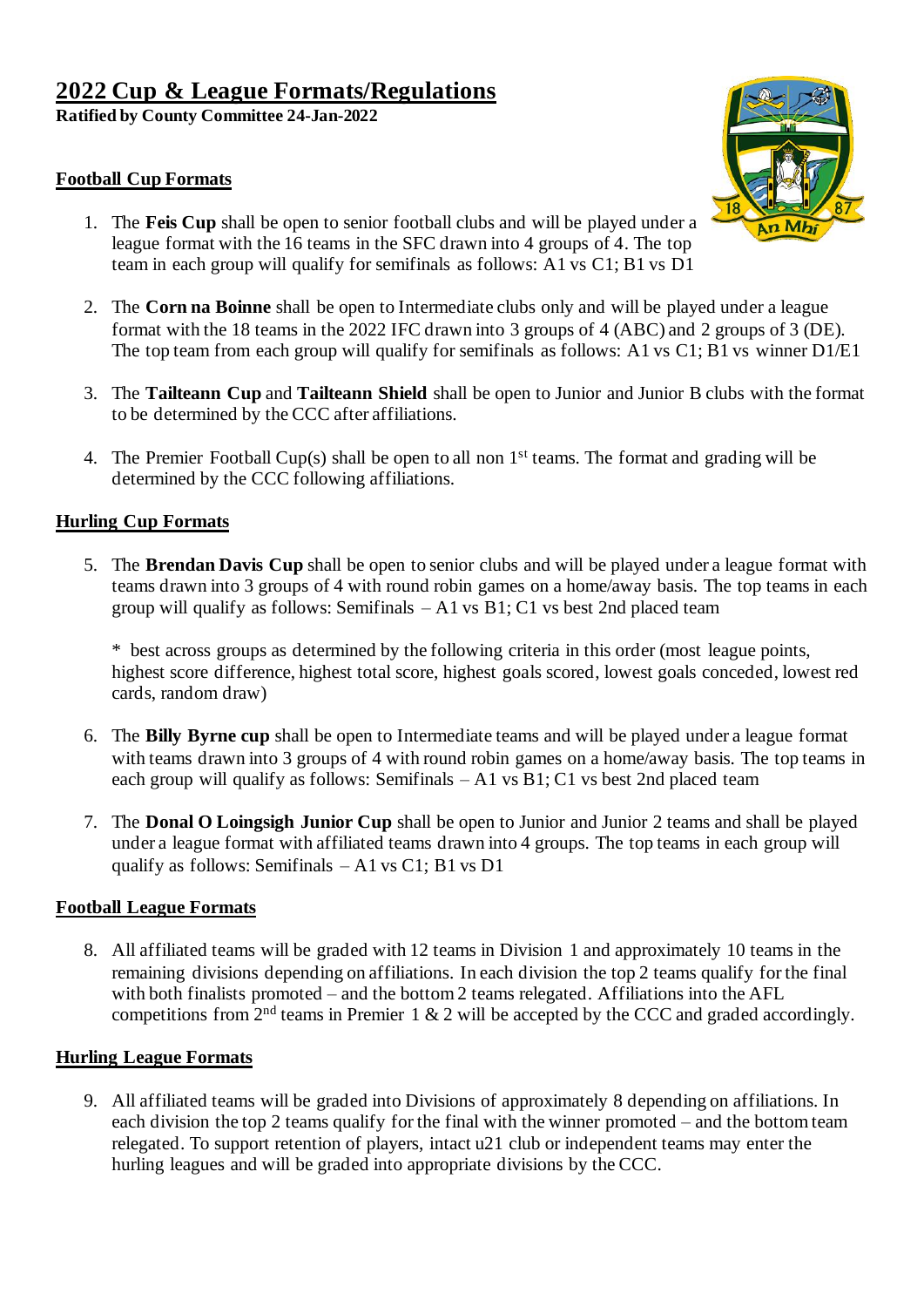# **General League & Cup Competition Regulations**

- 1. Cup competitions outlined in these regulations are considered Leagues for the purpose of Rule.
- 2. Extra time (if necessary) shall be played in all knockout matches including the final of all cup, league, and championships. In the event of a draw after extra time, all games except for Senior, Intermediate, and Junior championship finals shall be concluded by 'Winner On The Day' as set out in Official Guide Part 2. Replays that end in a draw after extra time shall be concluded by 'Winner on the Day'.
- 3. When Teams finish with equal points for Qualification for the Concluding Stages, or for Promotion or Relegation, the tie shall be decided by the following means and in the order specified:
	- i. Points awarded from the games in which only the teams involved, (teams tied on points), have played each other.
	- ii. Scoring Difference (subtracting the total Scores Against from total Scores For);
	- iii. Highest Total Score For;
	- iv. Highest number of Goals For;
	- v. Lowest number of goals Conceded;
	- vi. Play Off.

In the event that two teams or more finish with equal points, but have been affected by a disqualification, loss of game on a proven objection, retirement or walk over, the tie shall be decided by the following means and in the order specified:

- i. Points awarded from the games in which only the teams involved, (teams tied on points), have played each other.
- ii. Score Difference from the games in which only the teams involved, (teams tied on points), have played each other. (subtracting the total Scores Against from total Scores For)
- iii. Highest Total Score For, in which only the teams involved, have played each other, and have finished equal in (i)
- iv. Highest Number of Goals Scored, in which only the teams involved, have played each other, and have finished equal in (i) and (ii).
- v. Lowest Number of Goals Conceded, in which only the teams involved, have played each other, and have finished equal in (i), (ii) and (iii)
- vi. Play Off.
- 4. An entry of  $\epsilon$ 100 shall be charged to enter a team in any league or cup competition. Twenty-four medals shall be provided for the winners of each Cup or League.
- 5. Prior to the commencement of the Leagues & Cups annually, each club shall submit to the Rúnaí, County Competitions Control Committee, the name of at least one qualified referee who is a member of the club and who is available to referee League & Cup games. Failure to do so shall entail forfeiture of home advantage for all Adult League, Cup, including Underage games. Such games shall be played at the opposing team's grounds. In the event of the opposing Club not having submitted the name of Club member with GAA ID number who is a Certified Referee, the game will be played at a neutral venue or at a venue suitable to the CCC An Mhí.
- 6. League games in Div 3 and below, and all Cup games, can be played down to 13 or 14 a side if one side has no more players available to play. If one team is playing with less than 15 then both teams must match numbers down to 13 – exception if referee has ordered players off for disciplinary issues.